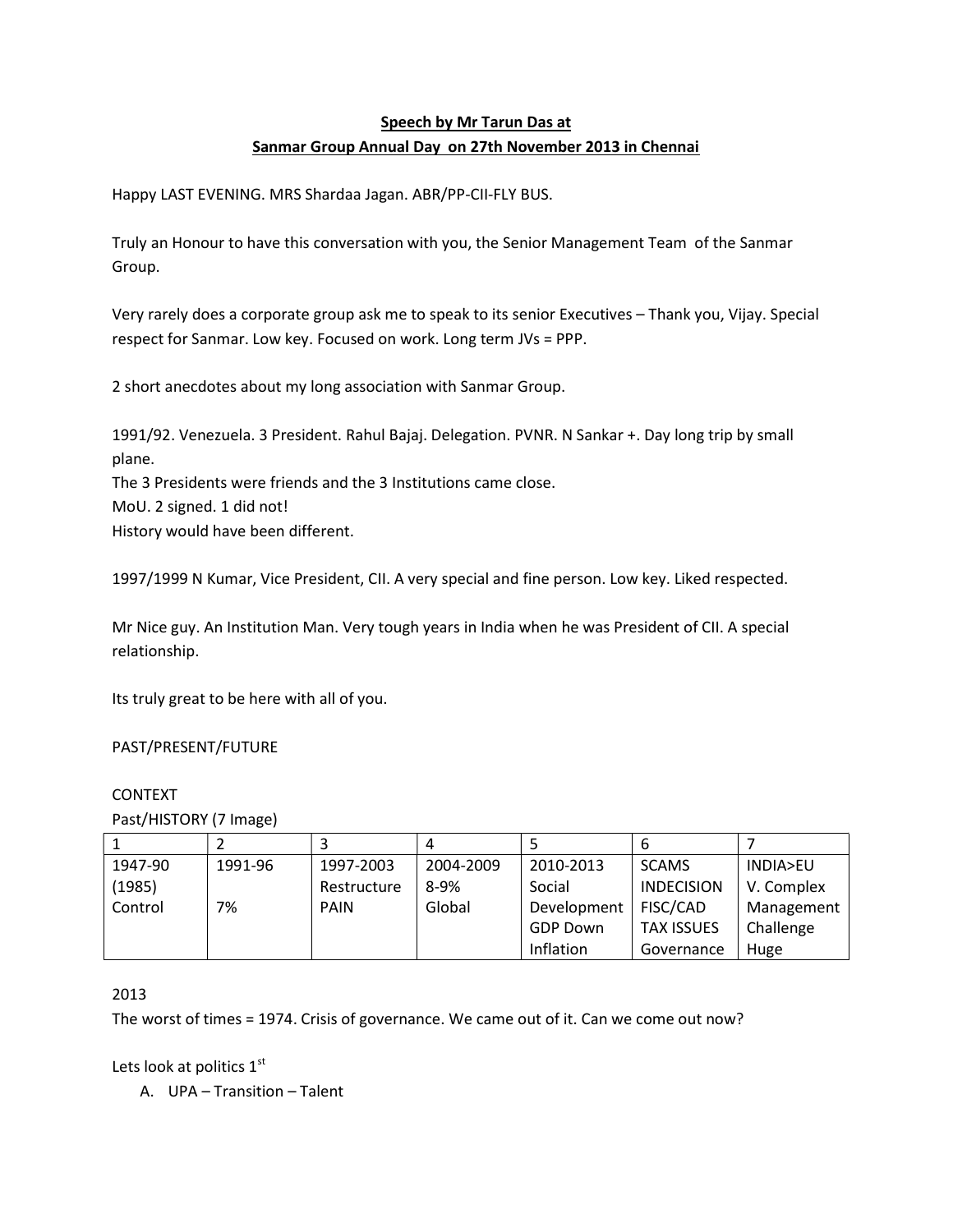Youth/Building New Team.

- B. NDA PM- Designate Wave? Modi changed BJP.
- C. Regional Parties Local Strength.

UPA = Rural NDA = Urban Regional = Both < TMC, BJD, JDU, AIADMK, SAD> But Rural essential 600 million Population and they vote.

Minority factor – women factor – youth factor – development factor – cast factor- Incumbency factor

3 Alternates:

- 1. NDA or NDA led coalition (MODI/ADVANI)
- 2. UPA or UPA led coalition (PM???)
- 3. Regional Parties led and outside support. NDA or UPA.
- 4. S Pawar
- 5. N Patnaik
- 6. N Kumar
- 7. Dr Jayalalitha

Politics. Business Generation want Modi/Decisive Pro-Business.

Is changing – will change more- No choice – To Rule – To Match Aspirations – To Keep up – Change Inevitable.

LETS LOOK AT THE NATION BEYOND POLITICS

Bureaucracy – Iron Frame-Melted-Supreme Court.  $\rightarrow$  Change - $\rightarrow$  Spine.

Judiciary – Driving Change – Filling a Vaccum.

Parliament/Assembly (Legislative) – Supreme Court. Again driving change. Convicted MPs Disqualified/in Jail.

What are other

Other (BIG) Change Agents Beyond Politics and Government. Bullet Points:

- 1. Innovation
- 2. Technology/IT
- 3. Entrepreneurship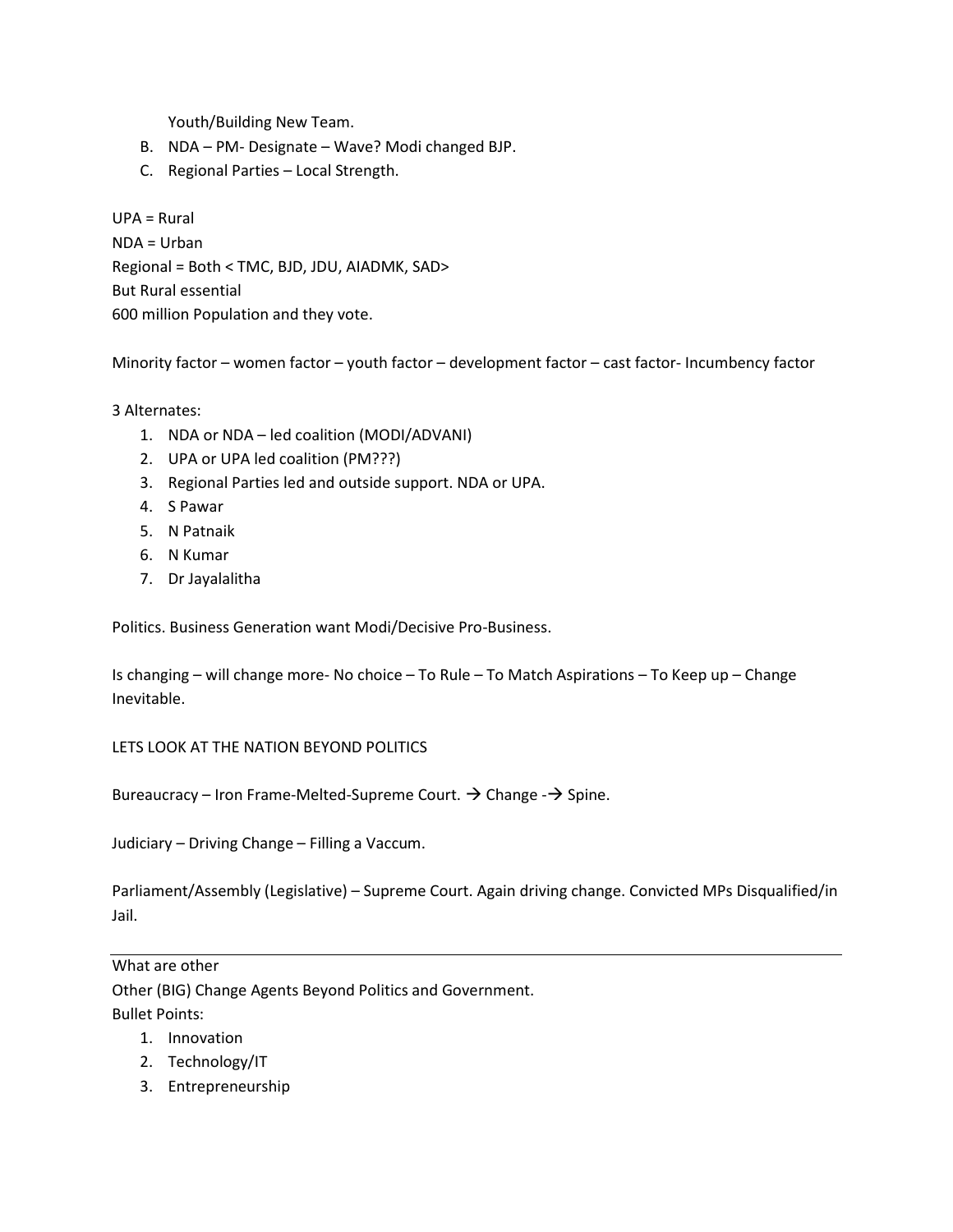- 4. Youth
- 5. Women
- 6. Skills
- 7. Clean/Decentral Energy
- 8. Mililtary/Defence capability Sanmar Engineering capabilities.
- 9. Internal Security/External Security (USA/Japan/Asean) National Security.
- 10. Education
- 11. H'care
- 12. Manufacturing (Niche success)
- 13. Industry
- 14. Infra (Selective success Highways Airports.

So, many pluses.

And, many challenges – ongoing/changing.

Its like competitiveness - No end ever.

But new awakening – New Forces – invisible.

Econ  $\rightarrow$  5%  $\rightarrow$  6%  $\rightarrow$  7%.

Reforms? Space for Business <Will equal, surpass China>

New Model of Development: new Experiment.

Social Inclusion and Economic Growth with National Security.

Pendulum Swungs 90s – Growth Then last few years – Social Development. Now – Both and National Security.

3 Pillars – 3 Legs – we are getting there.

We will come out of crisis of 2013.

Thank you.

Indian – Can lead ( But is not)